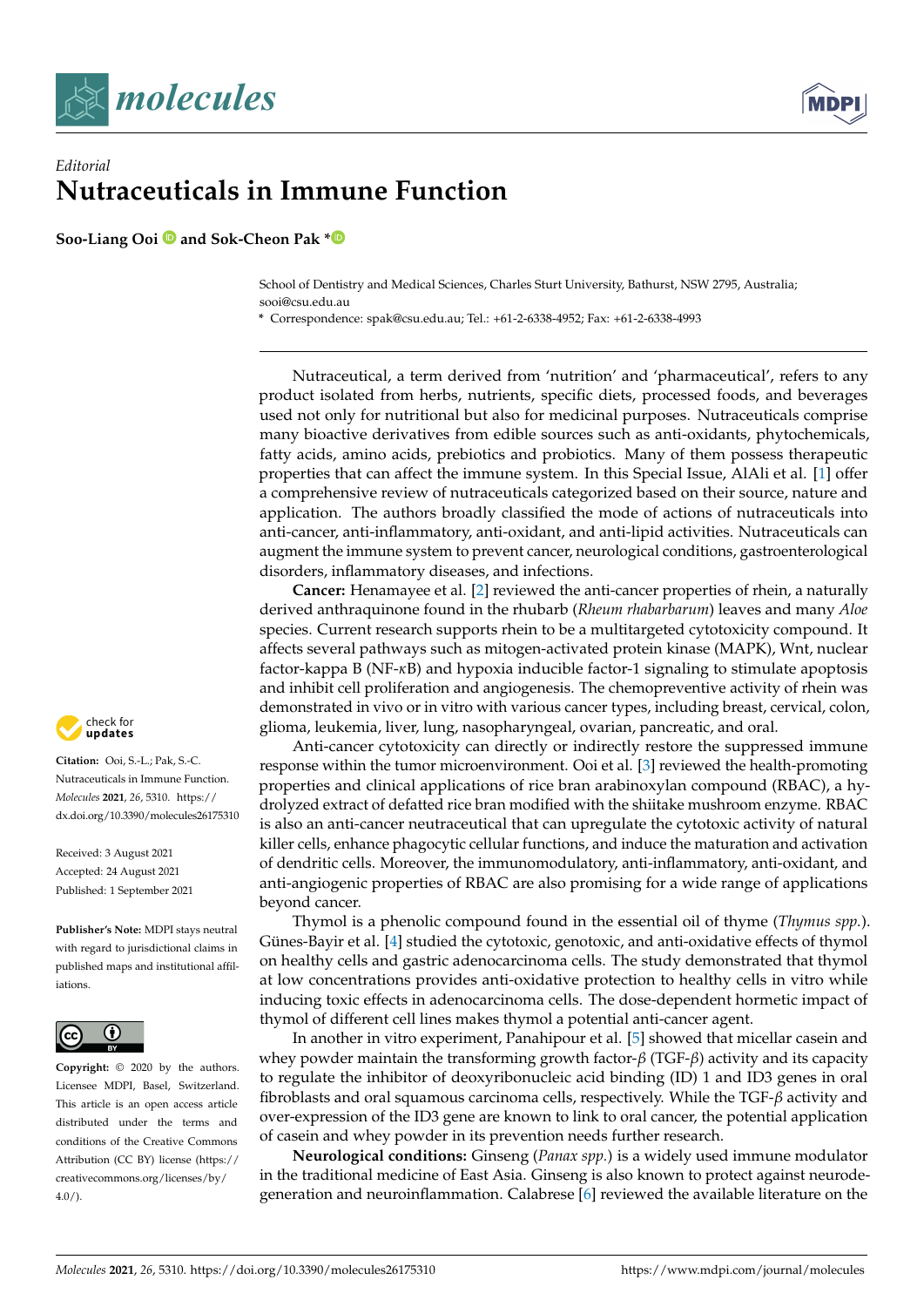hormetic dose-response effects of ginseng and its constituents (ginsenosides Rg1, Rb1, Rc, Rd, Re, ginseng saponins, gintonin, polyacetylenes). The author found evidence supporting the generality of such effects, especially in the neuroprotective studies of Parkinson's disease, Alzheimer's disease, stroke, and neonatal brain hypoxia. Hormesis is characterized by low-dose stimulation and high-dose inhibition. Hence, due to its popularity, overconsumption of ginseng in the population can be a public health concern.

Chou et al. [\[7\]](#page-3-6) studied the effects of glucosamine in brain cognitive performance with an in vivo model. Glucosamine is an amino sugar and a prominent precursor in the biochemical synthesis of glycosylated proteins and lipids. The study found evidence of glucosamine exerting a cognition-enhancing function in the experimental mice through upregulating the brain-derived neurotrophic factor (BDNF) levels via the dependency pathway of cyclic adenosine 3',5'-monophosphate (cAMP), protein kinase A, and cAMP response element-binding protein. As abnormal BDNF levels might be due to the chronic inflammatory state of the brain, glucosamine may also have applications in neuroinflammatory disorders such as Alzheimer's disease, Parkinson's disease, fibromyalgia, multiple sclerosis and chronic pain.

Peripheral nerve injuries (PNI) can also induce neuroinflammation. Vitamin B complex was explored as a potential treatment by Ehmedah et al. [\[8\]](#page-3-7) with a femoral nerve injury rat model. Treatment with B vitamins appeared to enhance the M1-to M2-macrophage polarization and accelerate the transition from the non-myelin to myelin-forming Schwann cells. Hence, B vitamins could potentially promote nerve repair through PNI-triggered processes of neuroinflammation and neurodegeneration.

**Gastroenterological disorders:** Uranga et al. [\[9\]](#page-3-8) reviewed the effects of mast cells on irritable bowel syndrome (IBS), a disorder of the gut–brain axis. There is a close interaction between the immune system and the nervous system with mast cells playing a key mediation role. A variety of food components were found to affect the modulation of mast cell activity in a specific manner. These nutrient-derived bioactive compounds include fatty acids, lipid molecules, fat-soluble vitamins (D3 and E), amino acids (arginine, glutamine and glycine), carotenoids, polyphenolic compounds, and spices. They can reduce mast cell degranulation that is responsible for the de novo synthesis of mediators of the neuro-immune-endocrine alterations present in IBS.

López-Gómez et al. [\[10\]](#page-3-9) reviewed the effects of nutraceuticals as modulators of enteric glial cells (EGC). Various compounds, particularly those with anti-oxidant activity, including L-glutamine, L-glutathione, quercetin, resveratrol, and palmitoylethanolamide, were found to exert local or systemic neuroprotective effects on the enteric nervous system. Hence, nutraceuticals targeting the EGCs can potentially prevent or reduce gastroenterological disorders.

**Inflammatory diseases:** Resveratrol is a natural phytoalexin polyphenol predominantly found in berries and grapes. Meng et al. [\[11\]](#page-3-10) reviewed its anti-inflammatory actions and mechanisms. Resveratrol appeared to regulate inflammatory response through various signaling pathways, including the arachidonic acid, NF-*κ*B, MAPK, activator protein (AP)-1 transcription factor, and anti-oxidant defense pathways. Hence, there exist multiple lines of compelling evidence that resveratrol can play a promising role in managing autoimmune and inflammatory chronic diseases. One such condition is Duchenne muscular dystrophy (DMD), a progressive and fatal neuromuscular disorder with no cure. Woodman et al. [\[12\]](#page-3-11) treated mdx mice with a low dose of resveratrol (5 mg/kg body weight/day) for 15 weeks. The study found resveratrol to reduce exercise-induced muscle necrosis in dystrophic muscle and lower gene expression of immune cell markers cluster of differentiation (CD) 86 and CD163. Nevertheless, signaling targets associated with resveratrol's mechanism of action, including Sirtuin 1 and NF-*κ*B, were unchanged. This study confirmed that resveratrol could be a therapeutic candidate for DMD treatment.

Astaxanthin is another nutraceutical compound with potent anti-inflammatory properties. It is a lipid-soluble, red-orange carotenoid accumulated in many marine creatures, such as lobsters, shrimp, trout, and salmon. Chang and Xiong [\[13\]](#page-3-12) reviewed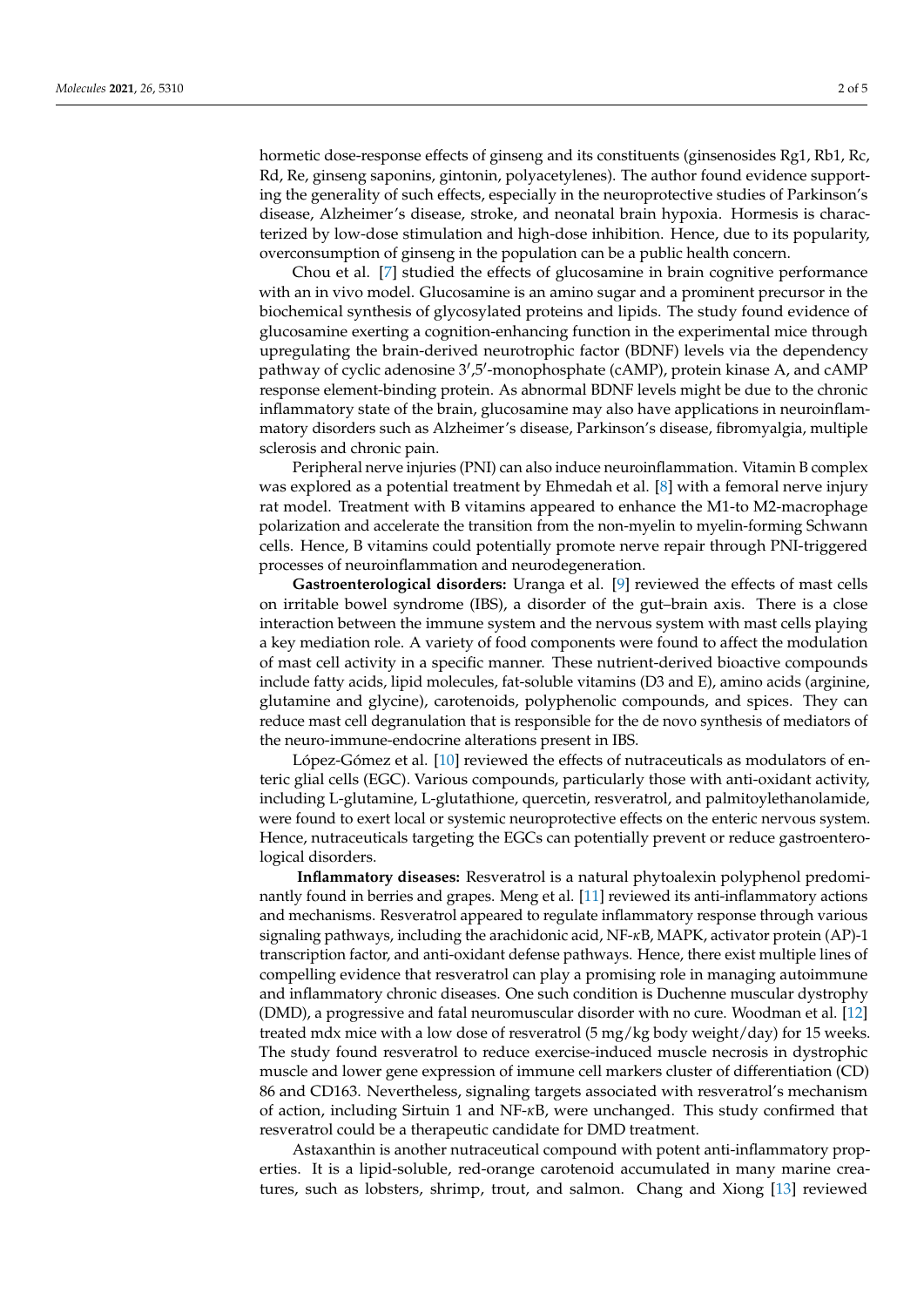the anti-inflammatory mechanisms of astaxanthin. Astaxanthin was found to attenuate many inflammatory biomarkers through multiple signaling pathways, including phosphatidylinositol-3-kinase/protein kinase B (Akt), nuclear factor erythroid 2-like 2, NF-*κ*B, extracellular-signal-regulated kinase, c-Jun N-terminal kinases, p38 MAPK, and the Janus kinase 2/signal transducer and activator of transcription 3. Moreover, astaxanthin was confirmed experimentally to alleviate chronic and acute inflammation in various diseases, such as neurodegenerative disorders, diabetes, gastrointestinal disease, renal inflammation, as well as skin and eye diseases.

Atherosclerosis is characterized by low-grade, chronic inflammation of the arterial wall. The review by Eshghjoo et al. [\[14\]](#page-4-0) showed that many microbiota-derived metabolites were associated with atherosclerosis. For example, trimethylamine-N-oxide, a by-product of gut microbial metabolism of L-carnitine and choline after ingestion of eggs, meat, or fish, can elevate oxidized low-density lipoprotein and increased plaque formation. Accumulation of indoxyl sulphate, a metabolite converted from dietary tryptophan, can cause coronary calcification leading to atherosclerosis. Whereas indole, another gut microbiotaderived tryptophan catabolite, is an agonist for the aryl hydrocarbon receptor with antiinflammatory effects that can prevent atherosclerosis. Hence, indole can be a promising nutraceutical for cardiovascular disease prevention.

Two studies investigated the role of different nutraceuticals in suppressing airway inflammation. In the first study, Shin et al. [\[15\]](#page-4-1) studied how Korean red ginseng (KRG) could prevent airway inflammation triggered by Asian sand dust (ASD). KRG and its active compound ginsenoside Rg3 significantly suppressed ASD-induced NF-*κ*B expression and activity. Furthermore, KRG and Rg3 inhibited ASD-induced mucin gene expression and protein production from bronchial epithelial cells in vitro. In another study, Choi et al. [\[16\]](#page-4-2) demonstrated that the anti-oxidant lycopene could inhibit cytokine expression induced by house dust mites. Lycopene, a naturally occurring chemical that gives fruits and vegetables a red color, possibly suppressed the activation of toll-like receptor 4 and reduced the intracellular and mitochondrial oxidative stress in respiratory epithelial cells. Interferonopathies are monogenic autoinflammatory diseases characterized by disturbance of interferon-mediated immune responses. Genova et al. [\[17\]](#page-4-3) showed that sulforaphane, a bioactive molecule in cruciferous vegetables, could modulate the stimulator of interferon genes (STING) mediated inflammation and interferon-stimulated genes expression in vitro. However, the study could only reproduce a trend towards the downregulation of STING in vivo. Further in vivo research is needed to confirm the findings.

**Infectious pathogens:** *Helicobacter pylori* infection can lead to gastric inflammation, ulcers, and gastric cancer progression. Bae et al. [\[18\]](#page-4-4) confirmed *β*-carotene as a potential treatment to prevent *H. pylori*-induced inflammation. *β*-carotene is the red-orange pigment abundant in fungi, plants, and fruits. It was shown in vitro to inhibit the *H. pylori*-induced activation of MAPKs and AP-1, expression of matrix metalloproteinase-10, and cell invasion. Moreover, *β*-carotene promoted the expression of peroxisome proliferator-activated receptor-gamma and catalase, which reduced oxidative stress in *H. pylori*-infected cells.

Coronavirus disease 2019 (COVID-19) is currently affecting the world ferociously with multiple waves of infections and variants. Bae and Kim [\[19\]](#page-4-5) reviewed the literature on the potentially beneficial roles of vitamin C, D, and selenium for COVID-19. Vitamin D improves the physical barrier against viruses and stimulates the production of antimicrobial peptides. Selenium enhances the function of cytotoxic effector cells, whereas vitamin C is considered an anti-viral and anti-inflammatory agent as it increases immunity. For these reasons, supplementing vitamin C, D, and selenium for COVID-19 patients may help to boost the immune system, prevent virus spread, and reduce the disease progression.

In conclusion, how natural foods and nutritional products can improve health and immunity beyond their nutritional values is a phenomenon of interest in current research. This Special Issue brings together 19 scholarly articles exploring various neutraceuticals in immune function, through reviews or experiments against cancer, neurological conditions, gastroenterological disorders, inflammatory diseases, and infections. The findings are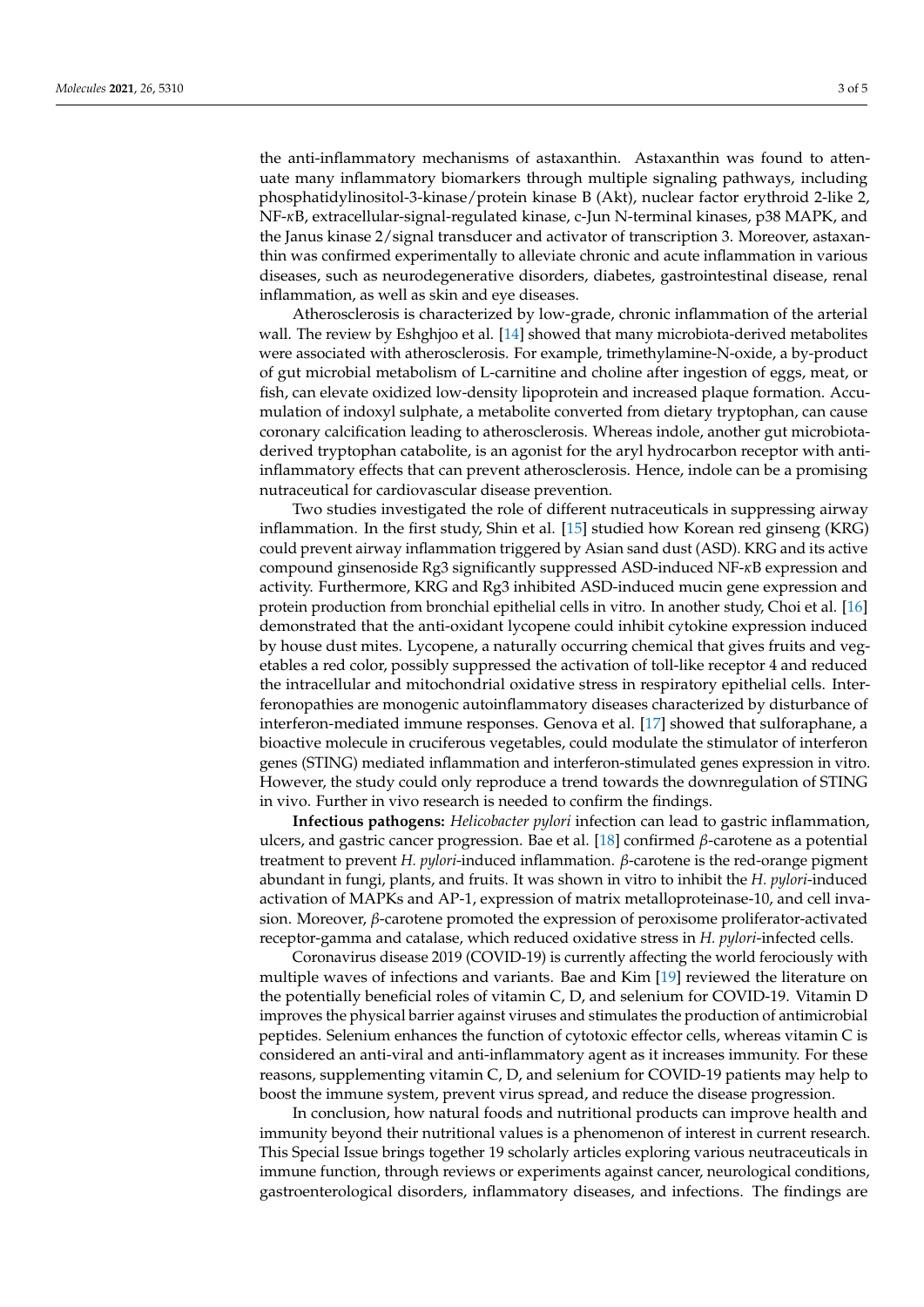promising. While most nutraceuticals are generally safe for consumption, many also demonstrated hormetic dose-response effects. Hence, more studies on the safety and toxicities of nutraceuticals are needed to advise on their effective utilization.

**Conflicts of Interest:** The authors declare no conflict of interest.

## **Abbreviations**

The following abbreviations are used in this manuscript:

| AP             | activator protein                          |
|----------------|--------------------------------------------|
| ASD            | Asian sand dust                            |
| cAMP           | cyclic adenosine 3',5'-monophosphate       |
| СD             | cluster of differentiation                 |
| COVID-19       | Coronavirus disease 2019                   |
| <b>DMD</b>     | Duchenne muscular dystrophy                |
| EGC            | enteric glial cells                        |
| IBS            | irritable bowel syndrome                   |
| ID             | inhibitor of deoxyribonucleic acid binding |
| <b>KRG</b>     | Korean red ginseng                         |
| MAPK           | mitogen-activated protein kinase           |
| $NF- \kappa B$ | nuclear factor-kappa B                     |
| PNI            | peripheral nerve injuries                  |
| RBAC           | rice bran arabinoxylan compound            |
| STING          | stimulator of interferon genes             |
| TGF- $\beta$   | transforming growth factor beta            |

## **References**

- <span id="page-3-0"></span>1. AlAli, M.; Alqubaisy, M.; Aljaafari, M.N.; Alali, A.O.; Baqais, L.; Molouki, A.; Abushelaibi, A.; Lai, K.S.; Lim, S.H.E. Nutraceuticals: Transformation of conventional foods into health promoters/disease preventers and safety considerations. *Molecules* **2021**, *26*, 2540. [\[CrossRef\]](http://dx.doi.org/10.3390/molecules26092540) [\[PubMed\]](http://www.ncbi.nlm.nih.gov/pubmed/33925346)
- <span id="page-3-1"></span>2. Henamayee, S.; Banik, K.; Sailo, B.L.; Shabnam, B.; Harsha, C.; Srilakshmi, S.; Naidu, V.G.; Baek, S.H.; Ahn, K.S.; Kunnumakkara, A.B. Therapeutic emergence of rhein as a potential anticancer drug: A review of its molecular targets and anticancer properties. *Molecules* **2020**, *25*, 2278. [\[CrossRef\]](http://dx.doi.org/10.3390/molecules25102278) [\[PubMed\]](http://www.ncbi.nlm.nih.gov/pubmed/32408623)
- <span id="page-3-2"></span>3. Ooi, S.L.; Pak, S.C.; Micalos, P.S.; Schupfer, E.; Lockley, C.; Park, M.H.; Hwang, S.J. The health-promoting properties and clinical applications of rice bran arabinoxylan modified with shiitake mushroom enzyme—A narrative review. *Molecules* **2021**, *26*, 2539. [\[CrossRef\]](http://dx.doi.org/10.3390/molecules26092539) [\[PubMed\]](http://www.ncbi.nlm.nih.gov/pubmed/33925340)
- <span id="page-3-3"></span>4. Günes-Bayir, A.; Kocyigit, A.; Guler, E.M.; Dadak, A. In vitro hormetic effect investigation of thymol on human fibroblast and gastric adenocarcinoma cells. *Molecules* **2020**, *25*, 3270. [\[CrossRef\]](http://dx.doi.org/10.3390/molecules25143270) [\[PubMed\]](http://www.ncbi.nlm.nih.gov/pubmed/32709059)
- <span id="page-3-4"></span>5. Panahipour, L.; Husejnovic, S.; Nasirzade, J.; Semelmayer, S.; Gruber, R. Micellar casein and whey powder hold a TGF-*β* activity and regulate ID genes in vitro. *Molecules* **2021**, *26*, 507. [\[CrossRef\]](http://dx.doi.org/10.3390/molecules26020507) [\[PubMed\]](http://www.ncbi.nlm.nih.gov/pubmed/33477984)
- <span id="page-3-5"></span>6. Calabrese, E.J. Hormesis and ginseng: Ginseng mixtures and individual constituents commonly display hormesis dose responses, especially for neuroprotective effects. *Molecules* **2020**, *25*, 2719. [\[CrossRef\]](http://dx.doi.org/10.3390/molecules25112719) [\[PubMed\]](http://www.ncbi.nlm.nih.gov/pubmed/32545419)
- <span id="page-3-6"></span>7. Chou, L.Y.; Chao, Y.M.; Peng, Y.C.; Lin, H.C.; Wu, Y.L. Glucosamine enhancement of BDNF expression and animal cognitive function. *Molecules* **2020**, *25*, 3667. [\[CrossRef\]](http://dx.doi.org/10.3390/molecules25163667) [\[PubMed\]](http://www.ncbi.nlm.nih.gov/pubmed/32806562)
- <span id="page-3-7"></span>8. Ehmedah, A.; Nedeljkovic, P.; Dacic, S.; Repac, J.; Draskovic-Pavlovic, B.; Vučević, D.; Pekovic, S.; Nedeljkovic, B.B. Effect of vitamin B complex treatment on macrophages to schwann cells association during neuroinflammation after peripheral nerve injury. *Molecules* **2020**, *25*, 5426. [\[CrossRef\]](http://dx.doi.org/10.3390/molecules25225426) [\[PubMed\]](http://www.ncbi.nlm.nih.gov/pubmed/33228193)
- <span id="page-3-8"></span>9. Uranga, J.A.; Martínez, V.; Abalo, R. Mast cell regulation and irritable bowel syndrome: Effects of food components with potential nutraceutical use. *Molecules* **2020**, *25*, 4314. [\[CrossRef\]](http://dx.doi.org/10.3390/molecules25184314) [\[PubMed\]](http://www.ncbi.nlm.nih.gov/pubmed/32962285)
- <span id="page-3-9"></span>10. López-Gómez, L.; Szymaszkiewicz, A.; Zielińska, M.; Abalo, R. Nutraceuticals and enteric glial cells. *Molecules* 2021, 26, 3762. [\[CrossRef\]](http://dx.doi.org/10.3390/molecules26123762) [\[PubMed\]](http://www.ncbi.nlm.nih.gov/pubmed/34205534)
- <span id="page-3-10"></span>11. Meng, T.; Xiao, D.; Muhammed, A.; Deng, J.; Chen, L.; He, J. Anti-inflammatory action and mechanisms of resveratrol. *Molecules* **2021**, *26*, 229. [\[CrossRef\]](http://dx.doi.org/10.3390/molecules26010229) [\[PubMed\]](http://www.ncbi.nlm.nih.gov/pubmed/33466247)
- <span id="page-3-11"></span>12. Woodman, K.G.; Coles, C.A.; Lamandé, S.R.; White, J.D. Resveratrol promotes hypertrophy in wildtype skeletal muscle and reduces muscle necrosis and gene expression of inflammatory markers in mdx mice. *Molecules* **2021**, *26*, 853. [\[CrossRef\]](http://dx.doi.org/10.3390/molecules26040853) [\[PubMed\]](http://www.ncbi.nlm.nih.gov/pubmed/33561994)
- <span id="page-3-12"></span>13. Chang, M.X.; Xiong, F. Astaxanthin and its effects ininflammatory responses and inflammation-associated diseases: Recent advances and future directions. *Molecules* **2020**, *25*, 5342. [\[CrossRef\]](http://dx.doi.org/10.3390/molecules25225342) [\[PubMed\]](http://www.ncbi.nlm.nih.gov/pubmed/33207669)